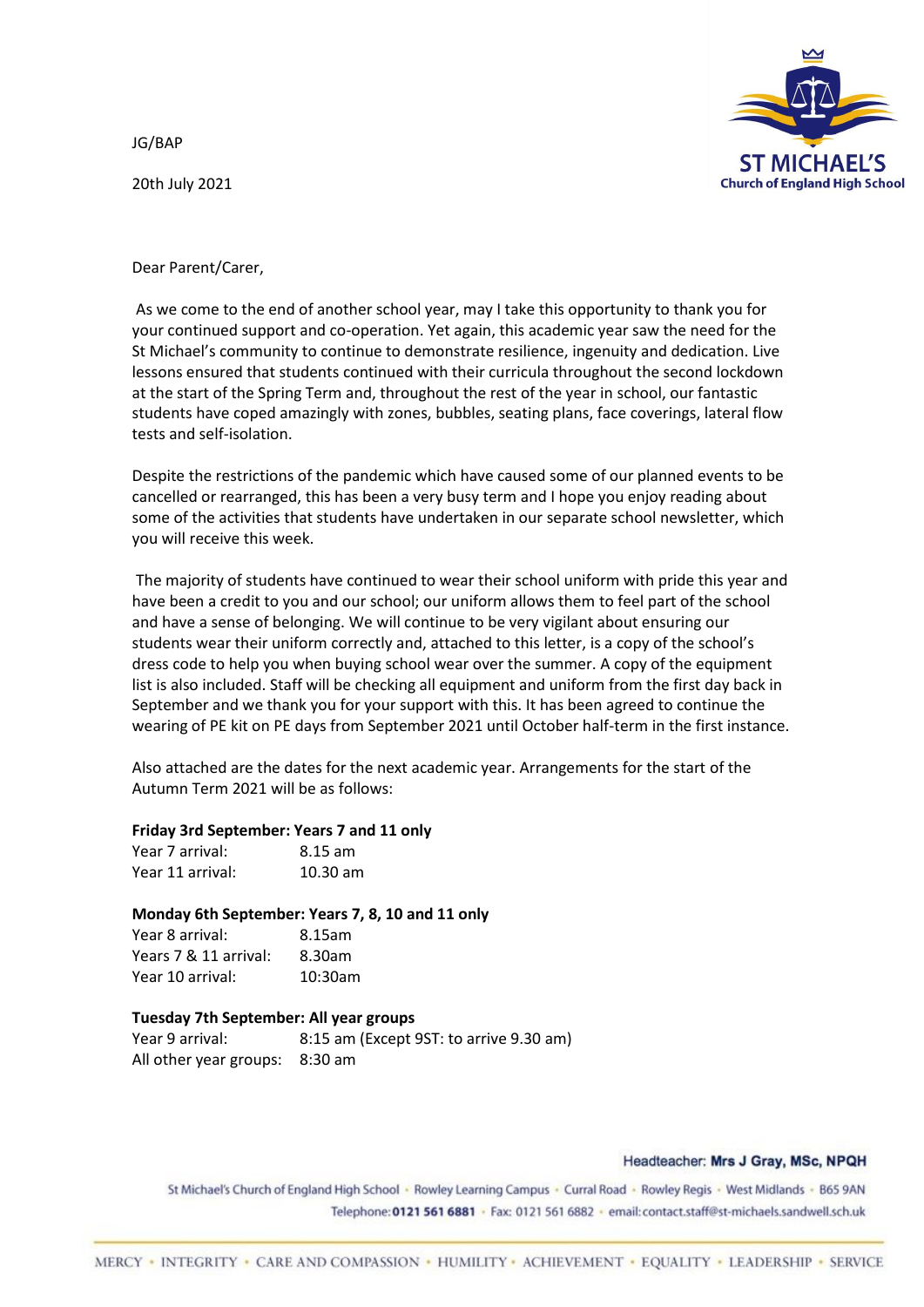### **Wednesday 8th September onwards**

**All year groups to arrive at 8.30 am; the following staggered home times will continue throughout the 2021/2022 school year:** 

| Year 7:  | $3:00$ pm |
|----------|-----------|
| Year 8:  | $3:05$ pm |
| Year 9:  | $3:10$ pm |
| Year 10: | $3:15$ pm |
| Year 11: | 4:00 pm   |

May I wish you all a very enjoyable summer and look forward to our continued working together next year to support your children to achieve their full potential.

Yours faithfully,

Cray

Mrs J Gray **Headteacher**